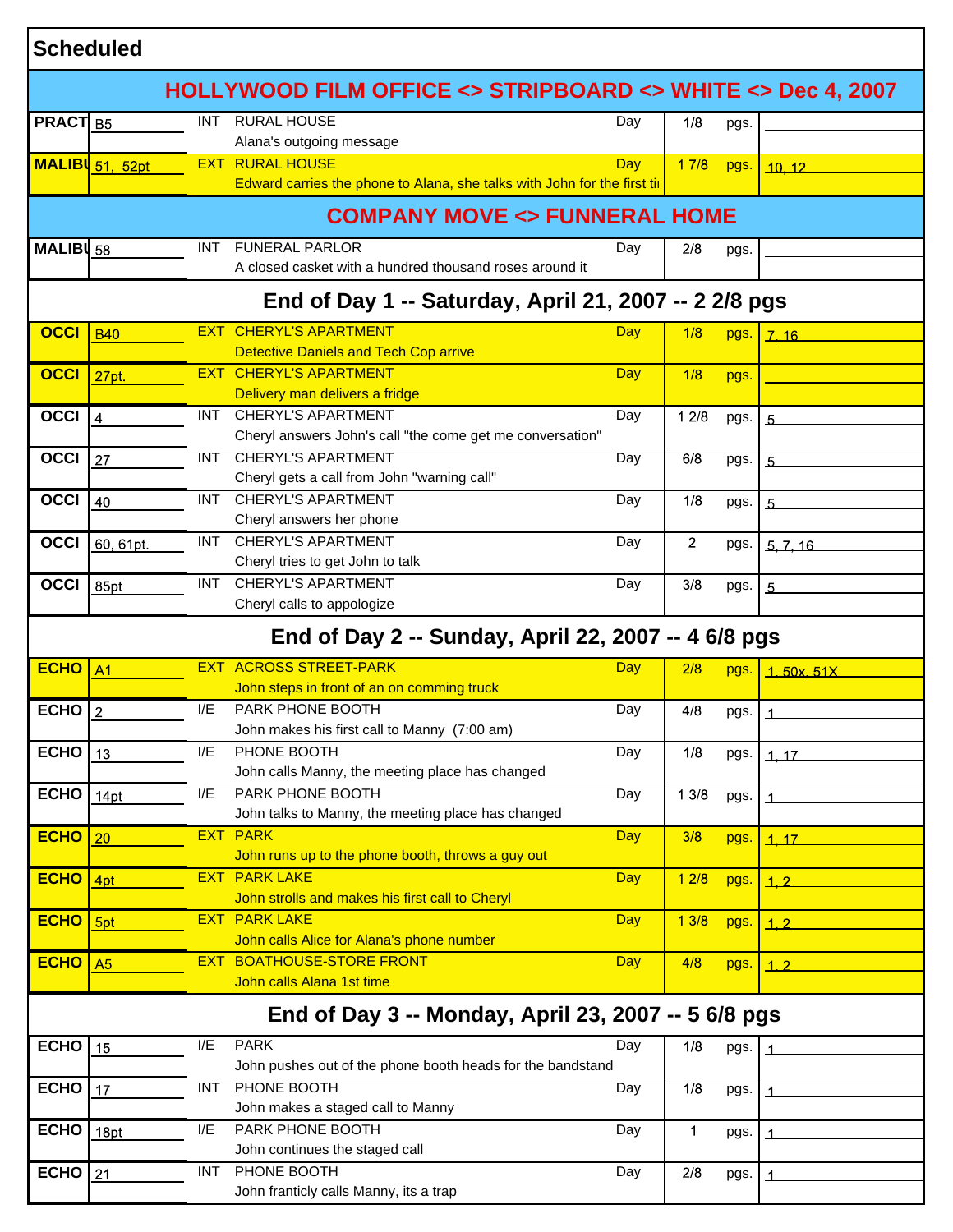| <b>ECHO</b>     | 23, 25                                                | INT.       | PHONE BOOTH                                                              | Day        | 2/8         | pgs. |                    |  |  |  |
|-----------------|-------------------------------------------------------|------------|--------------------------------------------------------------------------|------------|-------------|------|--------------------|--|--|--|
|                 |                                                       |            | John despretly tries to communicate with Manny, hearing a single g       |            |             |      |                    |  |  |  |
| <b>ECHO</b>     | 29, 31                                                | INT.       | PHONE BOOTH                                                              | Day        | 2/8         | pgs. |                    |  |  |  |
|                 |                                                       |            | John calls Max for the first time                                        |            |             |      |                    |  |  |  |
| <b>ECHO</b>     | 33                                                    | I/E        | PHONE BOOTH                                                              | Day        | 2/8         | pgs. |                    |  |  |  |
|                 |                                                       |            | John tries Max again                                                     |            |             |      |                    |  |  |  |
| <b>ECHO</b>     | 34                                                    |            | INT PARK PHONE BOOTH                                                     | Day        | 21/8        | pgs. |                    |  |  |  |
|                 |                                                       |            | John calls Max again                                                     |            |             |      |                    |  |  |  |
| <b>ECHO</b>     | <b>B5</b>                                             | EXT.       | <b>WISHING WELL</b>                                                      | Day        | 1/8         | pgs. | 1, 2, 13           |  |  |  |
|                 |                                                       |            | Johnn sit and smokes, begins to feel safe                                |            |             |      |                    |  |  |  |
|                 |                                                       |            | End of Day 4 -- Tuesday, April 24, 2007 -- 4 4/8 pgs                     |            |             |      |                    |  |  |  |
|                 |                                                       |            | DAY OFF <<<<<br>>>>>                                                     |            |             |      |                    |  |  |  |
| <b>ECHO</b>     | 38                                                    | INT.       | PHONE BOOTH                                                              | Day        | $\mathbf 1$ | pgs. |                    |  |  |  |
|                 |                                                       |            | John talks to Max                                                        |            |             |      |                    |  |  |  |
| <b>ECHO</b>     | 16                                                    | EXT        | <b>BANDSTAND</b>                                                         | Day        | 1/8         | pgs. |                    |  |  |  |
|                 |                                                       |            | John climbs the stairs                                                   |            |             |      |                    |  |  |  |
| <b>ECHO</b>     | 19                                                    | <b>EXT</b> | <b>BANDSTAND</b>                                                         | Day        | 3/8         | pgs. | 1, 2, 15           |  |  |  |
|                 |                                                       |            | John climbs the stairs, see's 4 guy's pull up, rush in and out of the de |            |             |      |                    |  |  |  |
| <b>ECHO</b>     | 35                                                    |            | <b>EXT ICE CREAM STAND</b>                                               | Day        | 2/8         | pgs. | 1, 2, 15           |  |  |  |
|                 |                                                       |            | John buy's a hot dog and see's Esteban                                   |            |             |      |                    |  |  |  |
| <b>ECHO</b>     | 36                                                    | EXT.       | <b>ICE CREAM TABLES</b>                                                  | <b>Day</b> | 26/8        | pgs. | 1.2.13.15          |  |  |  |
|                 |                                                       |            | John and Esteban sit at table people watching                            |            |             |      |                    |  |  |  |
|                 | End of Day 5 -- Thursday, April 26, 2007 -- 4 4/8 pgs |            |                                                                          |            |             |      |                    |  |  |  |
| <b>ECHO</b>     | 67                                                    | <b>INT</b> | PHONE BOOTH                                                              | Day        | 11/8        | pgs. |                    |  |  |  |
|                 |                                                       |            | Max tells John he's got Jimmy E.                                         |            |             |      |                    |  |  |  |
| <b>ECHO</b>     | 75, 76pt                                              | INT.       | PHONE BOOTH                                                              | Day        | 1           | pgs. |                    |  |  |  |
|                 |                                                       |            | John calls Max                                                           |            |             |      |                    |  |  |  |
| <b>ECHO</b>     | 80pt                                                  | INT.       | PARK PHONE BOOTH                                                         | Day        | 5/8         | pgs. |                    |  |  |  |
|                 |                                                       |            | John's finished his story and assures Max eveythings good                |            |             |      |                    |  |  |  |
| $CRAZY$ 46      |                                                       | EXT.       | <b>BANDSTAND</b><br>Esteban pulls a trap door, and climbs down           | Day        | 2/8         | pgs. | 1.2                |  |  |  |
|                 |                                                       | EXT.       | <b>BANDSTAND</b>                                                         |            |             |      |                    |  |  |  |
| <b>ECHO</b>     | 50, 52                                                |            | John watches Esteban run away, John talks to Alana                       | Day        | 21/8        | pgs. | 1.2                |  |  |  |
|                 |                                                       |            |                                                                          |            |             |      |                    |  |  |  |
|                 |                                                       |            | End of Day 6 -- Friday, April 27, 2007 -- 5 1/8 pgs                      |            |             |      |                    |  |  |  |
| <b>PRACT</b> 64 |                                                       | EXT.       | <b>ALLEY - FLASHBACK</b>                                                 | Day        | $\mathbf 1$ | pgs. | 1.3.18.50x.51X.90X |  |  |  |
|                 |                                                       |            | John and Manny have gun battle w/ two others, hijack garbage truck       |            |             |      | 91X                |  |  |  |
| <b>PRACT</b> 65 |                                                       | I/E        | <b>TRUCK</b>                                                             | Day        | 6/8         | pgs. | 1.3.18.50x.51X.90X |  |  |  |
|                 |                                                       |            | John and Manny bust down the alley in the truck                          |            |             |      | 91X                |  |  |  |
|                 | <b>COMPANY MOVE &lt;&gt; MANNY'S APARTMENT</b>        |            |                                                                          |            |             |      |                    |  |  |  |
| STAGE 2pt       |                                                       | INT.       | <b>MANNY'S APARTMENT</b>                                                 | Day        | 1/8         | pgs. |                    |  |  |  |
|                 |                                                       |            | Manny's answering machine picks up                                       |            |             |      |                    |  |  |  |
| OCCI            | 14                                                    | INT.       | <b>MANNY'S APARTMENT</b>                                                 | Day        | 13/8        | pgs. | 3                  |  |  |  |
|                 |                                                       |            | Manny talks to John while sawing away at the window bars                 |            |             |      |                    |  |  |  |
| <b>OCCI</b>     | 18                                                    | INT.       | <b>MANNY'S APARTMENT</b>                                                 | Day        | 1           | pgs. | 3                  |  |  |  |
|                 |                                                       |            | Manny does a bad job at faking                                           |            |             |      |                    |  |  |  |
| <b>OCCI</b>     | 43                                                    | INT.       | <b>MANNY'S APARTMENT</b>                                                 | Day        | 1/8         | pgs. |                    |  |  |  |
|                 |                                                       |            | Manny's apartment is being ransacked                                     |            |             |      |                    |  |  |  |
|                 |                                                       |            | End of Day 7 -- Saturday, April 28, 2007 -- 4 3/8 pgs                    |            |             |      |                    |  |  |  |
| PRACT 77        |                                                       | <b>INT</b> | TOP OF PARKING GARAGE-FLASHBACK                                          | Sunrise    | 1/8         | pgs. | 1.11               |  |  |  |
|                 |                                                       |            | John runs rtowards the elevator Leonards in, missing it                  |            |             |      |                    |  |  |  |
|                 |                                                       |            |                                                                          |            |             |      |                    |  |  |  |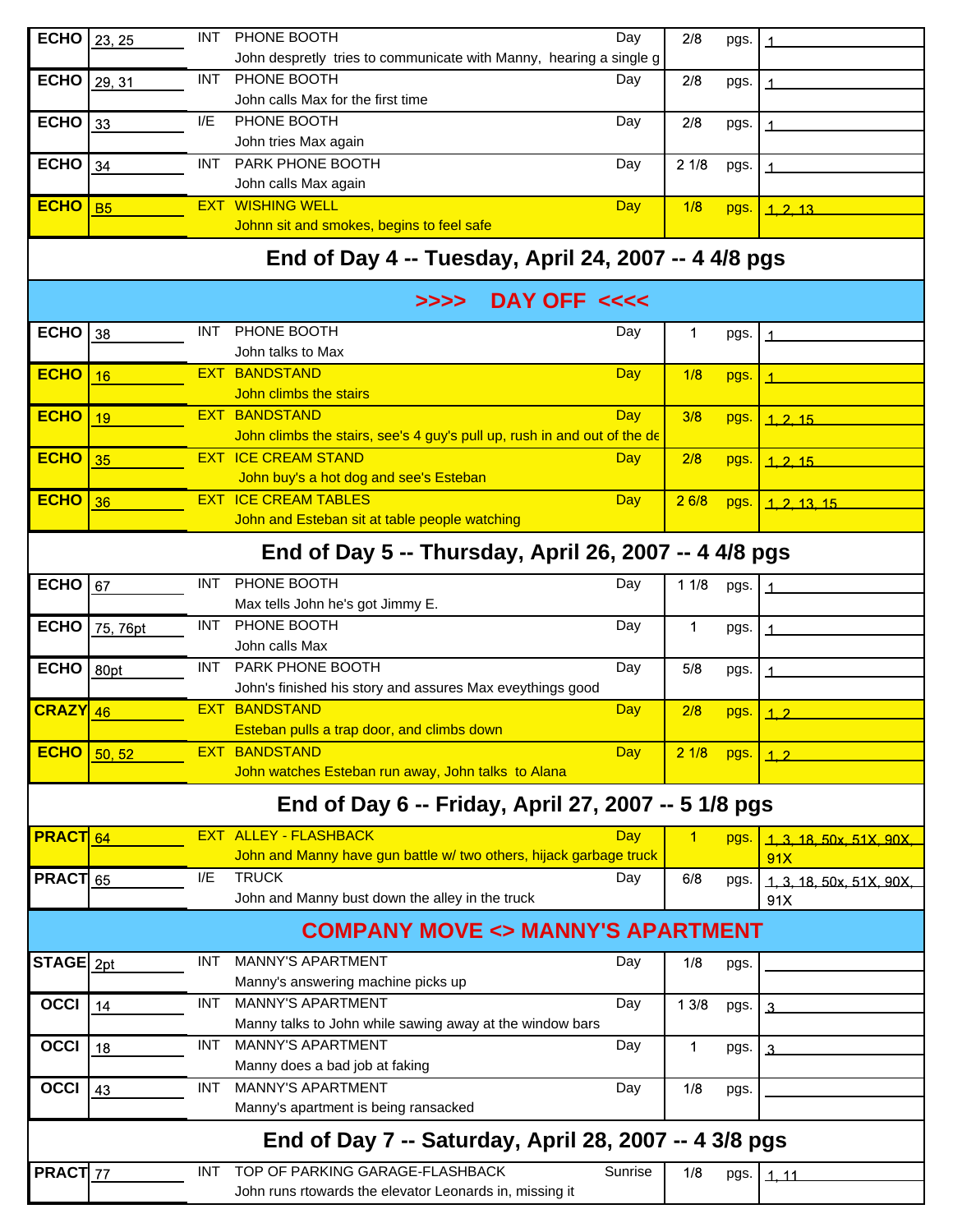| PRACT 78         |                       | <b>INT</b> | <b>STAIRS</b><br>John flies down the stairs                                             | Sunrise      | 1/8                  | pgs. |                |
|------------------|-----------------------|------------|-----------------------------------------------------------------------------------------|--------------|----------------------|------|----------------|
| PRACT 79         |                       | INT.       | <b>GROUND FLOOR PARKING GARAGE -FLASHBACK</b>                                           | Day          | 2                    | pgs. | 1, 11, 50x     |
|                  |                       |            | John shoots Leonard, Leonard begs for his life                                          |              |                      |      |                |
| <b>PRACT</b> A59 |                       | <b>INT</b> | <b>BAR-FLASBACK</b>                                                                     | <b>Night</b> | 11/8                 | pgs. | 1.11           |
|                  |                       |            | John sits, drinks and talks with Leonard                                                |              |                      |      |                |
| PRACT 49X        |                       |            | INT ITALIAN RESTARAUNT<br>A man tunes a violin, qa host lights a candle                 | Day          | 1/8                  | pgs. |                |
|                  |                       |            |                                                                                         |              |                      |      |                |
|                  |                       |            | End of Day 8 -- Sunday, April 29, 2007 -- 3 4/8 pgs                                     |              |                      |      |                |
|                  |                       |            | <b>END WEEK ONE</b><br>>>>>                                                             |              | <<<<                 |      |                |
| <b>ECHO</b>      | 26                    |            | <b>EXT PARK (PALM ALLEY)</b>                                                            | Day          | 1/8                  | pgs. |                |
|                  |                       |            | John calls to warn Cheryl                                                               |              |                      |      |                |
| <b>ECHO</b>      | 27pt                  |            | <b>EXT PARK (PALM ALLEY)</b>                                                            | Day          | 6/8                  | pgs. |                |
| <b>ECHO</b>      |                       |            | <b>John warns Cheryl</b><br><b>EXT BANDSTAND</b>                                        |              |                      |      |                |
|                  | 61pt                  |            | John talks to Cheryl                                                                    | Day          | $\blacktriangleleft$ | pgs. | 1.2            |
| <b>ECHO</b>      | A40                   |            | <b>EXT FAR CORNER OF THE PARK</b>                                                       | Day          | 21/8                 | pgs. |                |
|                  |                       |            | Cheryl seduces John over phone                                                          |              |                      |      |                |
| <b>ECHO</b>      | C40                   |            | <b>EXT FAR CORNER OF THE PARK</b>                                                       | <b>Day</b>   | 1/8                  | pgs. |                |
|                  |                       |            | John sits starring at his phone                                                         |              |                      |      |                |
|                  |                       |            | End of Day 9 -- Tuesday, May 1, 2007 -- 4 1/8 pgs                                       |              |                      |      |                |
| <b>ECHO</b>      | 62, 63pt              |            | <b>EXT LAKE</b>                                                                         | Dav          | 21/8                 | pgs. | 1.2            |
|                  |                       |            | John and Esteban pedal a paddle boat, John makes a call to Cheryl                       |              |                      |      |                |
| <b>ECHO</b>      | 73, 74pt              |            | <b>EXT LAKE</b>                                                                         | <b>Day</b>   | $\overline{2}$       | pgs. | 1.2            |
|                  |                       |            | John sits on a paddle boat with Esteban, gives Cheryl a call                            |              |                      |      |                |
|                  |                       |            |                                                                                         |              |                      |      |                |
|                  |                       |            | End of Day 10 -- Wednesday, May 2, 2007 -- 4 1/8 pgs                                    |              |                      |      |                |
| <b>ECHO</b>      | 44                    |            | <b>EXT BENCH</b>                                                                        | <b>Day</b>   | 3                    | pgs. | 1.2            |
|                  |                       |            | John and Esteban people watch, things get a little crazy                                |              |                      |      |                |
| <b>ECHO</b>      | 72                    |            | <b>EXT BENCH</b>                                                                        | Day          | 3/8                  | pgs. | 1.2            |
|                  |                       |            | Esteban is upset, John invites him for one more paddle boat ride                        |              |                      |      |                |
| <b>ECHO</b>      | 28                    |            | <b>EXT WISHING WELL</b>                                                                 | Day          | 2/8                  | pgs. | 1.2            |
|                  |                       |            | John tosses coins, then goes in after them, Esteban watches                             |              |                      |      |                |
|                  |                       |            | End of Day 11 -- Thursday, May 3, 2007 -- 3 5/8 pgs                                     |              |                      |      |                |
| $ECHO$   1       |                       |            | <b>EXT STREET</b>                                                                       | Day          | 11/8                 | pgs. |                |
|                  |                       |            | PEOPLE crowd the sidewalks, two patrol cars go screaming by                             |              |                      |      |                |
| CRAZY 45         |                       |            | <b>EXT ICE CREAM STAND</b><br>Esteban runs up to the ice cream stand and orders 2 cones | <b>Day</b>   | 21/8                 | pgs. | 1.2.15.17      |
|                  |                       |            | End of Day 12 -- Friday, May 4, 2007 -- 3 2/8 pgs                                       |              |                      |      |                |
|                  |                       |            |                                                                                         |              |                      |      |                |
| PRACT 63         |                       | INT.       | <b>RECEPTION AREA DESK</b>                                                              | Day          | $\overline{2}$       | pgs. |                |
|                  |                       | INT.       | Alice sitting at her desk, takes John's call<br><b>RECEPTION AREA</b>                   | Day          | 1/8                  |      |                |
| <b>PRACT</b> 82  |                       |            | A new woman answers the phone                                                           |              |                      | pgs. | _14            |
|                  | <b>PRACT</b> 83, 84pt | INT        | <b>BREAK ROOM</b>                                                                       | Day          | 33/8                 | pgs. |                |
|                  |                       |            | Alice listens while John pleads his case                                                |              |                      |      |                |
|                  |                       |            | End of Day 13 -- Saturday, May 5, 2007 -- 5 4/8 pgs                                     |              |                      |      |                |
| <b>OCCI</b>      | 30, 32                | INT.       | <b>MAX'S BEDROOM</b>                                                                    | Day          | 2/8                  | pgs. | $\mathfrak{D}$ |
|                  |                       |            | A phone rings, a hand picks it up and hangs it up, a hand picks it up                   |              |                      |      |                |
| OCCI $33pt$      |                       | <b>INT</b> | <b>MAX'S BEDROOM</b><br>Max picks up and hangs up                                       | Day          | 2/8                  | pgs. | $\mathfrak{D}$ |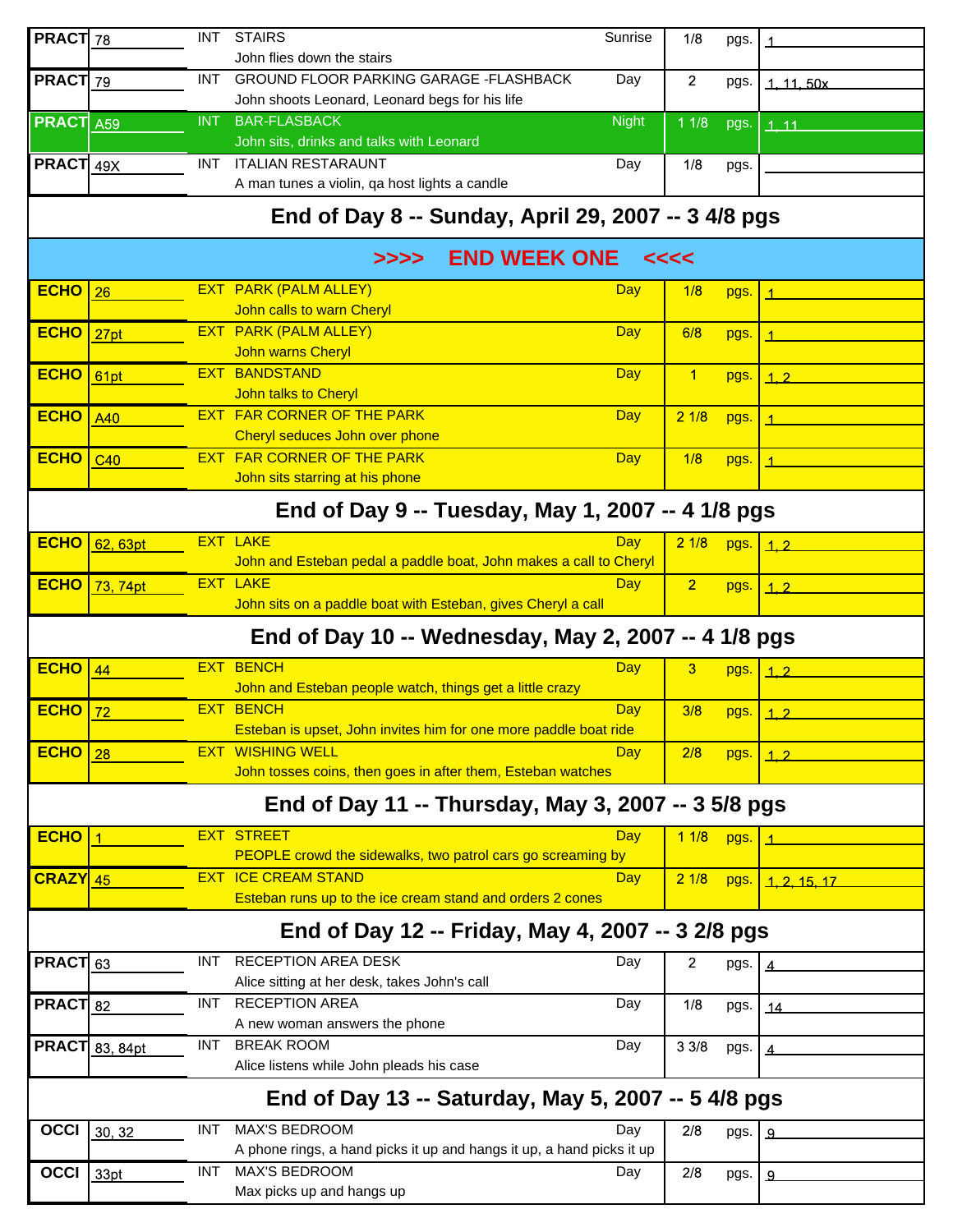| <b>OCCI</b>                                        | 34pt                                                 | <b>INT</b> | <b>MAX'S BEDROOM</b><br>Day                                                                     | 21/8  | pgs. | 9                                                |  |  |
|----------------------------------------------------|------------------------------------------------------|------------|-------------------------------------------------------------------------------------------------|-------|------|--------------------------------------------------|--|--|
|                                                    |                                                      |            | Max answers and finally talks to John                                                           |       |      |                                                  |  |  |
| <b>OCCI</b>                                        | 37                                                   | <b>INT</b> | <b>MAX'S KITCHEN</b><br>Day                                                                     | 2/8   | pgs. | 9                                                |  |  |
|                                                    |                                                      |            | Max is wired for buisness                                                                       |       |      |                                                  |  |  |
| <b>OCCI</b>                                        | 38pt                                                 | <b>INT</b> | <b>MAX'S KITCHEN</b><br>Day                                                                     | 1     | pgs. | 9                                                |  |  |
|                                                    |                                                      |            | Max is starting to feel it                                                                      |       |      |                                                  |  |  |
| <b>OCCI</b>                                        | 76                                                   | INT.       | <b>MAX'S APARTMENT</b><br>Day                                                                   | 7/8   | pgs. | 9                                                |  |  |
|                                                    |                                                      |            | Max questions John about loose ends                                                             |       |      |                                                  |  |  |
| <b>OCCI</b>                                        | 80                                                   | <b>INT</b> | <b>MAX'S APARTMENT</b><br>Day                                                                   | 6/8   | pgs. | 9                                                |  |  |
|                                                    |                                                      |            | Max just heard the whole story                                                                  |       |      |                                                  |  |  |
|                                                    |                                                      |            | End of Day 14 -- Sunday, May 6, 2007 -- 5 4/8 pgs                                               |       |      |                                                  |  |  |
|                                                    |                                                      |            | <b>END WEEK TWO</b><br>>>>>                                                                     | <<<<  |      |                                                  |  |  |
| <b>ECHO</b>                                        | <b>B67</b>                                           |            | <b>EXT BRIDGE</b><br>Day                                                                        | 1/8   | pgs. |                                                  |  |  |
|                                                    |                                                      |            | John crosses the bridge                                                                         |       |      |                                                  |  |  |
| <b>ECHO</b>                                        | 81                                                   | I/E        | PHONE BOOTH<br>Day                                                                              | 2/8   | pgs. |                                                  |  |  |
|                                                    |                                                      | EXT.       | John hangs up, decides to call Alice<br><b>BANDSTAND</b>                                        |       |      |                                                  |  |  |
| <b>ECHO</b>                                        | 83pt, 84pt                                           |            | Day<br>John talks to Alice, Jimmy & boy's show up, cops show up, all hell br                    | 33/8  | pgs. | 1, 2, 6, 7, 13, 15, 16, 19<br>50x, 51X, 90X, 91X |  |  |
|                                                    |                                                      |            |                                                                                                 |       |      |                                                  |  |  |
|                                                    |                                                      |            | End of Day 15 -- Tuesday, May 8, 2007 -- 3 6/8 pgs                                              |       |      |                                                  |  |  |
| <b>ECHO</b>                                        | 83pt, 84pt                                           |            | <b>EXT BANDSTAND</b><br>Dav                                                                     | 64/8  | pgs. | 1, 2, 6, 7, 13, 15, 16, 19                       |  |  |
|                                                    |                                                      |            | John talks to Alice, Jimmy & boy's show up, Cops show up, all hell b                            |       |      | 50x, 51X, 90X, 91X                               |  |  |
|                                                    |                                                      |            | End of Day 16 -- Wednesday, May 9, 2007 -- 6 4/8 pgs                                            |       |      |                                                  |  |  |
| <b>ECHO</b>                                        | 87                                                   |            | <b>EXT STREETSIDE</b><br>Day                                                                    | 6/8   | pgs. | 1, 2, 6, 7, 13, 19, 50x                          |  |  |
|                                                    |                                                      |            | Esteban helps John up while Jimmy's aressted in bg, John stumbles                               |       |      | 51X, 90X, 91X                                    |  |  |
| <b>ECHO</b>                                        | 88                                                   |            | <b>EXT STREET-PARADE</b><br>Day                                                                 | 5/8   | pgs. | 1, 2, 7, 13                                      |  |  |
|                                                    |                                                      |            | John steps into the street, Esteban try's to get to him, Paul holds him                         |       |      |                                                  |  |  |
| <b>ECHO</b>                                        | 89                                                   | <b>INT</b> | <b>UNDER THE FLOAT</b><br>Day                                                                   | 1/8   | pgs. | 1.50x.51X                                        |  |  |
| <b>ECHO</b>                                        |                                                      |            | John rolls sideways and out<br><b>EXT STREET</b><br><b>Day</b>                                  | 4/8   |      |                                                  |  |  |
|                                                    | 90                                                   |            | John emerges to see Alice waiting                                                               |       | pgs. | 1, 4, 7                                          |  |  |
| <b>ECHO</b>                                        | 91                                                   | INT .      | <b>ALICE'S CAR</b><br>Day                                                                       | 7/8   | pgs. | 1.4                                              |  |  |
|                                                    |                                                      |            | John lies on his back as Alice drives                                                           |       |      |                                                  |  |  |
| <b>ECHO</b>                                        | 92                                                   |            | <b>EXT PARK</b><br><b>Day</b>                                                                   | 3/8   | pgs. | 2. 7. 13. 15. 19                                 |  |  |
|                                                    |                                                      |            | <b>Leaving the havoic behind</b>                                                                |       |      |                                                  |  |  |
|                                                    |                                                      |            | End of Day 17 -- Thursday, May 10, 2007 -- 3 2/8 pgs                                            |       |      |                                                  |  |  |
| <b>ECHO</b>                                        | 83pt, 84pt                                           |            | <b>EXT BANDSTAND</b><br>Day                                                                     | 33/8  | pgs. | 1, 2, 6, 7, 13, 15, 16, 19                       |  |  |
|                                                    |                                                      |            | John talks to Alice, Jimmy & boy's show up, cop shows up, all hell br                           |       |      | 50x, 51X, 90X, 91X                               |  |  |
| <b>ECHO</b>                                        | 86,87                                                |            | <b>EXT PARK BACK OF BANDSTAND</b><br>Day                                                        | 23/8  | pgs. | 1, 2, 6, 7, 50x, 51X                             |  |  |
|                                                    |                                                      |            | John exits bandstand, approaches Jimmy's SUV and flattens tire, Jo                              |       |      | 90X, 91X                                         |  |  |
| End of Day 18 -- Friday, May 11, 2007 -- 5 6/8 pgs |                                                      |            |                                                                                                 |       |      |                                                  |  |  |
| $CRAZY$ 47                                         |                                                      | <b>INT</b> | UNDER THE BANDSTAND<br>Day                                                                      | 1     | pgs. | 1.2                                              |  |  |
|                                                    |                                                      |            | John climbs down, Esteban pulls a metal box from behind the pipes                               |       |      |                                                  |  |  |
| $CRAZY$ 49                                         |                                                      | INT.       | UNDER THE BANDSTAND<br>Day                                                                      | 4 6/8 | pgs. | 1.2                                              |  |  |
|                                                    |                                                      |            | John talks with Alice, Esteban plays with his gun, threatens him and                            |       |      |                                                  |  |  |
|                                                    | End of Day 19 -- Saturday, May 12, 2007 -- 5 6/8 pgs |            |                                                                                                 |       |      |                                                  |  |  |
| ROAD   22, 24                                      |                                                      | <b>INT</b> | CHEVY NOVA-MOVING<br>Day<br>Manny answer's his cell when a black suv pulls up beside him and ba | 11/8  | pgs. | 3.50x.90X                                        |  |  |
| <b>WAREH</b> 10                                    |                                                      | <b>INT</b> | <b>CHEVY NOVA-FLASHBACK</b><br><b>Night</b>                                                     |       |      |                                                  |  |  |
|                                                    |                                                      |            | Manny watches, nervous                                                                          | 1/8   | pgs. | $\overline{3}$                                   |  |  |
|                                                    |                                                      |            |                                                                                                 |       |      |                                                  |  |  |